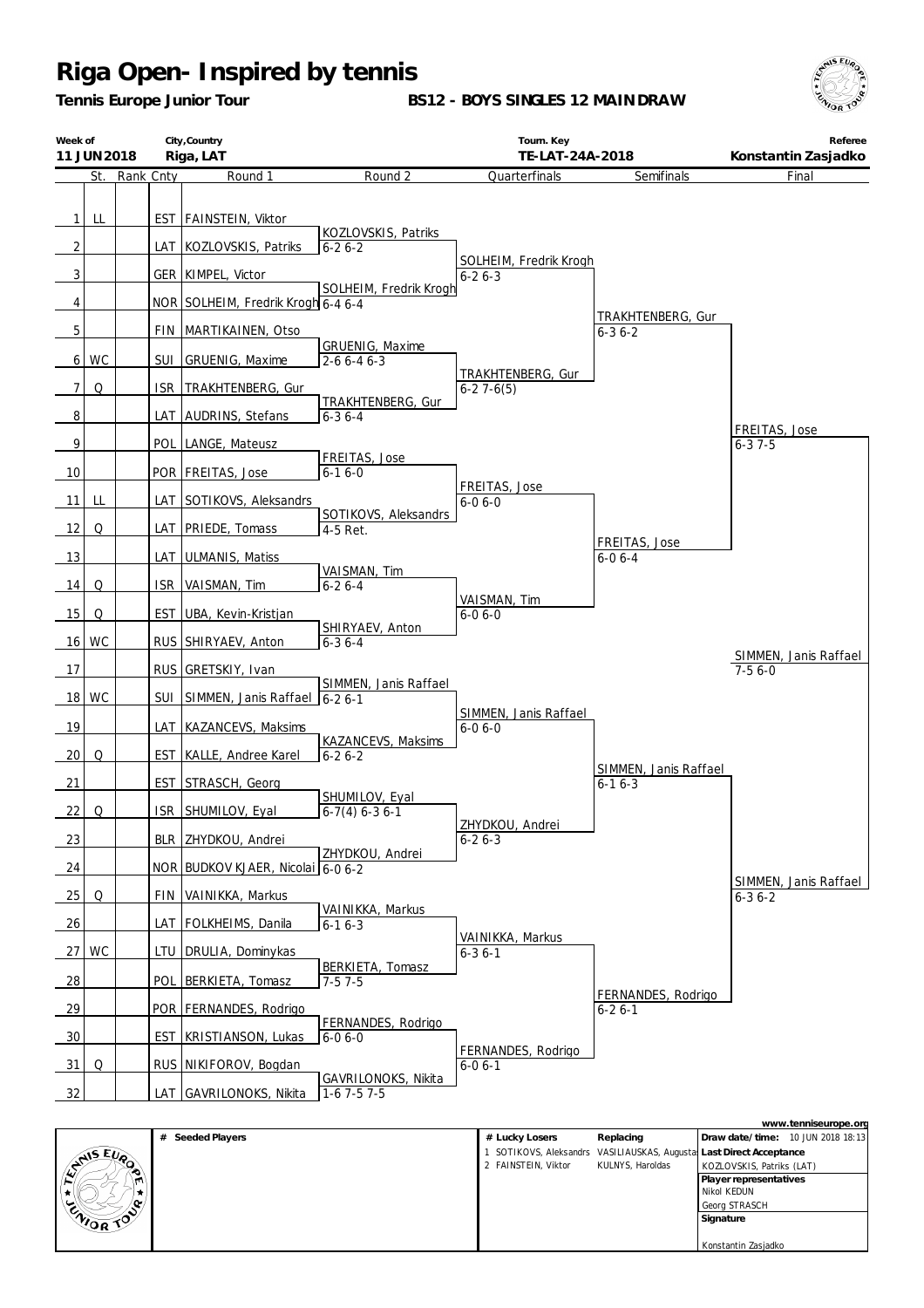### **Riga Open- Inspired by tennis** *Tennis Europe Junior Tour* **Week of 11 JUN2018 City,Country Riga, LAT BS12 - BOYS SINGLES 12** CONSOLATION CONSOLATION **Tourn. Key TE-LAT-24A-2018 Referee Konstantin Zasjadko** Round 1 KRISTIANSON, Lukas Bye FOLKHEIMS, Danila DRULIA, Dominykas ULMANIS, Matiss Bye LANGE, Mateusz STRASCH, Georg FAINSTEIN, Viktor BUDKOV KJAER, Nicolai Bye MARTIKAINEN, Otso KIMPEL, Victor AUDRINS, Stefans Bye KALLE, Andree Karel **Quarterfinals** KRISTIANSON, Lukas FOLKHEIMS, Danila  $\overline{5-34-2}$ ULMANIS, Matiss LANGE, Mateusz 5-3 4-2 BUDKOV KJAER, Nicolai 4-0 4-0 MARTIKAINEN, Otso AUDRINS, Stefans  $\overline{5-4(4)4-0}$ KALLE, Andree Karel **Semifinals** FOLKHEIMS, Danila 4-2 2-4 4-1 LANGE, Mateusz 5-3 4-2 MARTIKAINEN, Otso 2-4 4-1 4-1 AUDRINS, Stefans  $4-2$  3-5  $4-2$ Final FOLKHEIMS, Danila w.o. MARTIKAINEN, Otso  $5 - 34 - 1$ MARTIKAINEN, Otso  $\overline{4-0.4-1}$

**ANS EURO** 

|           |                  |                     |                  | www.tenniseurope.org                                              |
|-----------|------------------|---------------------|------------------|-------------------------------------------------------------------|
|           | # Seeded Players | # Lucky Losers      | Replacing        | Draw date/time: 10 JUN 2018 18:13                                 |
|           |                  |                     |                  | SOTIKOVS, Aleksandrs VASILIAUSKAS, Augusta Last Direct Acceptance |
| ANIS EUP  |                  | 2 FAINSTEIN, Viktor | KULNYS, Haroldas | KOZLOVSKIS, Patriks (LAT)                                         |
|           |                  |                     |                  | Player representatives                                            |
|           |                  |                     |                  | Nikol KEDUN                                                       |
|           |                  |                     |                  | Georg STRASCH                                                     |
| CNIOR TOP |                  |                     |                  | Signature                                                         |
|           |                  |                     |                  |                                                                   |
|           |                  |                     |                  | Konstantin Zasjadko                                               |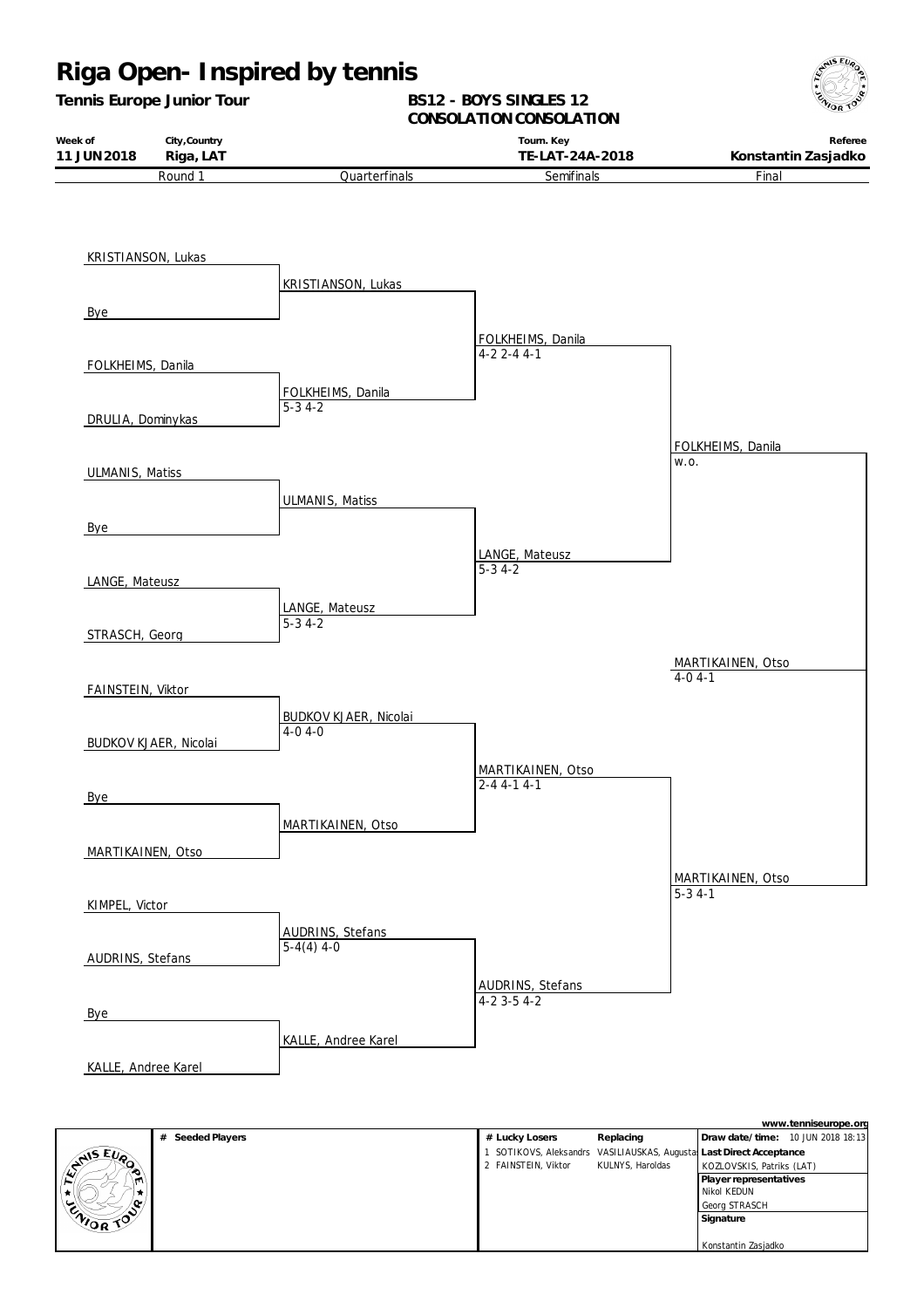*Tennis Europe Junior Tour*

**BS12 - BOYS SINGLES 12 QUALIFYING**



| Week of<br>11 JUN 2018 |       |               | City, Country<br>Riga, LAT | Tourn. Key<br>TE-LAT-24A-2018         | Referee<br>Konstantin Zasjadko    |
|------------------------|-------|---------------|----------------------------|---------------------------------------|-----------------------------------|
|                        |       | St. Rank Cnty | Round 1                    | Finals                                | Qualifiers                        |
|                        |       |               |                            |                                       |                                   |
| 1                      |       |               | LAT PRAVE, Haralds         |                                       |                                   |
| 2                      |       |               |                            | PRAVE, Haralds                        |                                   |
|                        |       |               | Bye                        |                                       | VAISMAN, Tim                      |
| 3                      |       |               | LAT KALININS, Andrejs      | VAISMAN, Tim                          | $6 - 06 - 0$                      |
| 4                      |       |               | ISR VAISMAN, Tim           | $6 - 26 - 1$                          |                                   |
| 5                      |       |               | EST KALLE, Andree Karel    |                                       |                                   |
|                        |       |               |                            | KALLE, Andree Karel                   |                                   |
| 6                      |       |               | Bye                        |                                       | KALLE, Andree Karel               |
| $\overline{7}$         | WC    |               | RUS BUSHUEV, Pavel         |                                       | $6 - 16 - 1$                      |
| 8                      |       |               | LAT KAKSITIS, Derians      | <b>BUSHUEV, Pavel</b><br>$6 - 06 - 2$ |                                   |
|                        |       |               |                            |                                       |                                   |
| 9                      |       |               | FIN VAINIKKA, Markus       | VAINIKKA, Markus                      |                                   |
| 10                     |       |               | Bye                        |                                       | VAINIKKA, Markus                  |
| 11                     |       |               | EST LEMPU, Kevin           |                                       | $6 - 26 - 1$                      |
| 12                     |       |               | LAT TRAPANS, Nils Neo      | LEMPU, Kevin<br>$6 - 06 - 2$          |                                   |
|                        |       |               |                            |                                       |                                   |
| 13                     |       |               | LAT PRIEDE, Tomass         | PRIEDE, Tomass                        |                                   |
| 14                     |       |               | Bye                        |                                       |                                   |
| 15                     |       |               | LAT   ROCENS, Markus       |                                       | PRIEDE, Tomass<br>$6 - 06 - 2$    |
|                        |       |               |                            | PECHENKIN, Aleksandr                  |                                   |
| 16                     |       |               | RUS PECHENKIN, Aleksandr   | $6 - 06 - 3$                          |                                   |
| 17                     |       |               | LAT AKIS, Davids           |                                       |                                   |
| 18                     |       |               | Bye                        | AKIS, Davids                          |                                   |
| 19                     |       |               | LAT KARPOVS, Eduards       |                                       | NIKIFOROV, Bogdan<br>$6 - 06 - 0$ |
|                        |       |               |                            | NIKIFOROV, Bogdan                     |                                   |
| 20                     |       |               | RUS NIKIFOROV, Bogdan      | $6 - 06 - 0$                          |                                   |
| 21                     |       |               | GER LAATZ, Jannik          |                                       |                                   |
| 22                     |       |               | ISR TRAKHTENBERG, Gur      | TRAKHTENBERG, Gur<br>$6 - 06 - 0$     |                                   |
|                        |       |               |                            |                                       | TRAKHTENBERG, Gur                 |
| 23                     |       |               | EST KARJUS, Kim Dominick   | SOTIKOVS, Aleksandrs                  | $6 - 16 - 1$                      |
| 24                     |       |               | LAT SOTIKOVS, Aleksandrs   | $6 - 4$ 4 - 6 6 - 2                   |                                   |
| 25                     |       |               | EST FAINSTEIN, Viktor      |                                       |                                   |
| 26                     |       |               | LAT MEZALS, Davis          | FAINSTEIN, Viktor<br>$6 - 36 - 0$     |                                   |
|                        |       |               |                            |                                       | SHUMILOV, Eyal                    |
| 27                     |       |               | LAT MEZINSKIS, Emils       | SHUMILOV, Eyal                        | $6 - 26 - 0$                      |
| <u>28</u>              |       |               | ISR SHUMILOV, Eyal         | $6 - 06 - 0$                          |                                   |
| 29                     |       |               | BLR   MARKAU, Yahor        |                                       |                                   |
|                        |       |               |                            | MARKAU, Yahor                         |                                   |
|                        | 30 WC |               | RUS ZAKHAROV, Iaroslav     | $6 - 06 - 0$                          | UBA, Kevin-Kristjan               |
| $\frac{31}{2}$         |       |               | EST UBA, Kevin-Kristjan    |                                       | $6 - 36 - 3$                      |
| 32                     |       |               | LAT SPICKUS, Ernests       | UBA, Kevin-Kristjan<br>$6 - 36 - 2$   |                                   |

|          | Seeded Players<br># | # Alternates | Replacing | Draw date/time: 08 JUN 2018 18:26 |
|----------|---------------------|--------------|-----------|-----------------------------------|
| ANS EVO, |                     |              |           | Last Direct Acceptance            |
| $\sim$   |                     |              |           | All in                            |
| m        |                     |              |           | Player representatives            |
| * 1      |                     |              |           | Valentina FILIP                   |
| ا مە/    |                     |              |           | Ivans TRIFANOVS                   |
| ENIOR TO |                     |              |           | Signature                         |
|          |                     |              |           |                                   |
|          |                     |              |           | Konstantin Zasjadko               |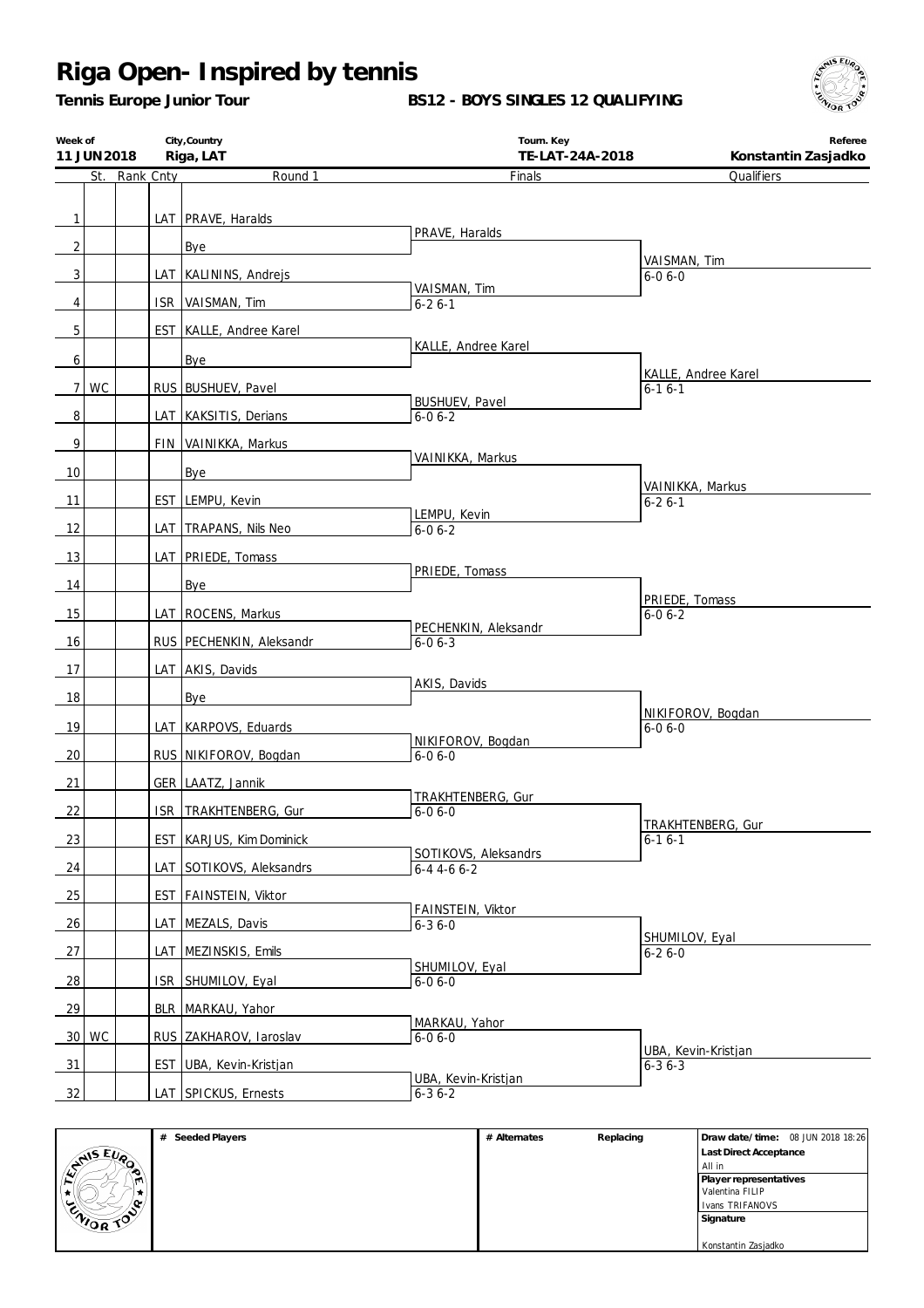*Tennis Europe Junior Tour*

**GS12 - GIRLS SINGLES 12 MAINDRAW**



| Week of                        | 11 JUN 2018 |           |     | City, Country<br>Riga, LAT                  |                                         | Tourn. Key<br>TE-LAT-24A-2018       |                               | Referee<br>Konstantin Zasjadko     |
|--------------------------------|-------------|-----------|-----|---------------------------------------------|-----------------------------------------|-------------------------------------|-------------------------------|------------------------------------|
|                                | St.         | Rank Cnty |     | Round 1                                     | Round 2                                 | Quarterfinals                       | Semifinals                    | Final                              |
| $\mathbf{1}$<br>$\overline{2}$ |             |           | FRA | LAT RAGE, Ksenija<br>CAMPION, Margaux       | RAGE, Ksenija<br>$6 - 16 - 0$           |                                     |                               |                                    |
|                                | 3 WC        |           |     | RUS BEREZKINA, Anastasija                   |                                         | RAGE, Ksenija<br>$6 - 16 - 1$       |                               |                                    |
|                                | 4 WC        |           | EST | GULL, Grete                                 | <b>GULL, Grete</b><br>$6 - 06 - 1$      |                                     |                               |                                    |
| 5                              |             |           | LAT | KRANCMANE, Alina                            |                                         |                                     | RAGE, Ksenija<br>$6 - 26 - 0$ |                                    |
| 6                              |             |           |     | EST LEINSTREP, Maarja                       | KRANCMANE, Alina<br>$6 - 46 - 1$        |                                     |                               |                                    |
|                                |             |           |     |                                             |                                         | COUTO, Lena                         |                               |                                    |
| 7 <sup>1</sup><br>8            | Q           |           |     | NED   DE BOER, Jinte Eve<br>POR COUTO, Lena | COUTO, Lena<br>$6 - 06 - 0$             | $6 - 26 - 4$                        |                               |                                    |
| $\overline{9}$                 |             |           |     | EGY SHOUKRY, Layla                          |                                         |                                     |                               | SHOUKRY, Layla<br>$6 - 46 - 2$     |
| 10                             |             |           |     | ISR LEVITIN, Nobel                          | SHOUKRY, Layla<br>$6-16-1$              |                                     |                               |                                    |
| 11                             |             |           |     | LAT MARKINA, Marina                         |                                         | SHOUKRY, Layla<br>$6 - 16 - 2$      |                               |                                    |
| 12                             | Q           |           |     | EST ESKEN, Katarina Brit                    | MARKINA, Marina<br>$6 - 26 - 4$         |                                     |                               |                                    |
| 13                             |             |           |     | <b>GER VAN RIESEN, Anouk</b>                |                                         |                                     | SHOUKRY, Layla<br>$7-56-3$    |                                    |
| 14                             |             |           |     | LAT ZARINA, Sofija                          | ZARINA, Sofija<br>$6 - 36 - 4$          |                                     |                               |                                    |
| 15                             |             |           |     | BLR HAPANKOVA, Sofiya                       |                                         | STANKIEWICZ, Monika<br>$6 - 06 - 2$ |                               |                                    |
| 16                             |             |           |     | POL STANKIEWICZ, Monika                     | STANKIEWICZ, Monika<br>$6 - 27 - 5$     |                                     |                               |                                    |
| 17                             | Q           |           |     | LAT SPARNINA, Laura                         |                                         |                                     |                               | RASCHDORF, Carolin<br>$7-6(5)$ 6-3 |
| 18                             |             |           |     | RUS KARASEVA, Marina                        | KARASEVA, Marina<br>$6-37-6(5)$         | KARASEVA, Marina                    |                               |                                    |
| 19                             | Q           |           |     | UKR   KEDUN, Nikol                          |                                         | $6 - 37 - 5$                        |                               |                                    |
| 20                             | Q           |           |     | LAT CAPKEVICA, Silvija                      | <b>KEDUN, Nikol</b><br>$6 - 26 - 2$     |                                     | RASCHDORF, Carolin            |                                    |
| 21                             | Q           |           |     | EST   RAHNEL, Laura                         | RAHNEL, Laura                           |                                     | $6 - 26 - 0$                  |                                    |
| 22                             |             |           |     | NOR BJERKESTRAND, Iselin                    | $6 - 06 - 0$                            |                                     |                               |                                    |
| 23                             |             |           |     | LAT KOROLOVA, Polina                        | RASCHDORF, Carolin                      | RASCHDORF, Carolin<br>$6 - 06 - 3$  |                               |                                    |
| 24                             |             |           |     | GER RASCHDORF, Carolin                      | $6 - 16 - 2$                            |                                     |                               |                                    |
|                                | 25 WC       |           |     | LAT LUSE, Jasmine                           |                                         |                                     |                               | RASCHDORF, Carolin<br>$6 - 46 - 2$ |
|                                | 26 WC       |           |     | EST AIDLA, Kendra                           | LUSE, Jasmine<br>$6 - 06 - 1$           | EWALD, Weronika                     |                               |                                    |
| 27                             |             |           |     | POL EWALD, Weronika                         |                                         | $6 - 06 - 0$                        |                               |                                    |
| 28                             |             |           |     | <u>LTU CECHANAVICIUTE, P</u>                | EWALD, Weronika<br>$6 - 06 - 4$         |                                     | EWALD, Weronika               |                                    |
| 29                             | Q           |           |     | NED EBELING KONING, Loes                    |                                         |                                     | $6 - 16 - 4$                  |                                    |
| 30 <sup>1</sup>                | Q           |           |     | BLR BERNOVICH, Varvara                      | <b>EBELING KONING, Loes</b><br>$6-16-4$ | <b>BRUTANE, Elizabete</b>           |                               |                                    |
| 31                             |             |           |     | LAT BRUTANE, Elizabete                      | <b>BRUTANE, Elizabete</b>               | $7-6(0)$ 7-5                        |                               |                                    |
| 32                             |             |           |     | EST MARTIN, Brit                            | $6 - 36 - 0$                            |                                     |                               |                                    |

|          |                     |                |           | www.tenniseurope.org              |
|----------|---------------------|----------------|-----------|-----------------------------------|
|          | Seeded Players<br># | # Lucky Losers | Replacing | Draw date/time: 10 JUN 2018 18:14 |
| ANIS EUP |                     |                |           | Last Direct Acceptance            |
|          |                     |                |           | ZARINA, Sofija (LAT)              |
| m)       |                     |                |           | Player representatives            |
| Ħ.,      |                     |                |           | Nikol KEDUN                       |
| $\sim$   |                     |                |           | Georg STRASCH                     |
| ENIOR TO |                     |                |           | Signature                         |
|          |                     |                |           |                                   |
|          |                     |                |           | Konstantin Zasjadko               |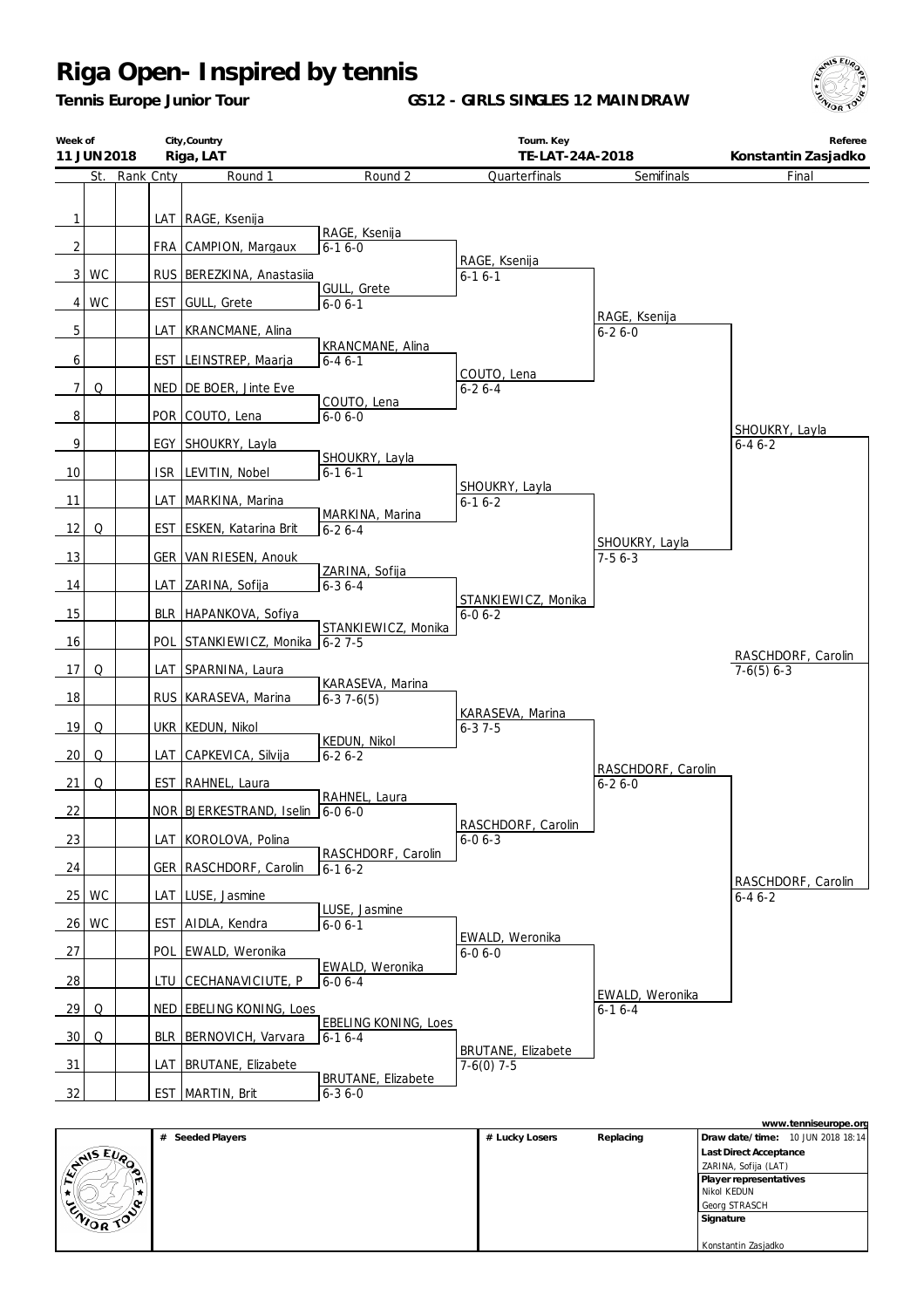#### **Riga Open- Inspired by tennis** *Tennis Europe Junior Tour* **Week of 11 JUN2018 City,Country Riga, LAT GS12 - GIRLS SINGLES 12** CONSOLATION CONSOLATION **Tourn. Key TE-LAT-24A-2018 Referee Konstantin Zasjadko** Round 1 MARTIN, Brit Bye CAPKEVICA, Silvija DE BOER, Jinte Eve CECHANAVICIUTE, Patricija CAMPION, Margaux SPARNINA, Laura AIDLA, Kendra ESKEN, Katarina Brit BEREZKINA, Anastasiia LEVITIN, Nobel BJERKESTRAND, Iselin VAN RIESEN, Anouk LEINSTREP, Maarja Bye KOROLOVA, Polina **Quarterfinals** MARTIN, Brit DE BOER, Jinte Eve 4-0 4-0 CECHANAVICIUTE, Patricija 4-0 4-0 SPARNINA, Laura 4-0 4-1 ESKEN, Katarina Brit 4-2 4-0 LEVITIN, Nobel 4-0 4-2 VAN RIESEN, Anouk  $4-14-1$ KOROLOVA, Polina **Semifinals** MARTIN, Brit  $4-1$  5 $-3$ SPARNINA, Laura  $4-25-4(5)$ LEVITIN, Nobel  $4 - 04 - 0$ KOROLOVA, Polina 3-0 Ret. Final MARTIN, Brit 4-2 5-3 LEVITIN, Nobel 4-2 2-4 4-2 MARTIN, Brit  $\overline{4-14-0}$

|                  | Seeded Players<br># | # Lucky Losers | Replacing | Draw date/time: 10 JUN 2018 18:14 |
|------------------|---------------------|----------------|-----------|-----------------------------------|
|                  |                     |                |           | Last Direct Acceptance            |
| LANS EVA         |                     |                |           | ZARINA, Sofija (LAT)              |
| IM)              |                     |                |           | Player representatives            |
|                  |                     |                |           | Nikol KEDUN                       |
|                  |                     |                |           | Georg STRASCH                     |
| <b>ENIOR TOP</b> |                     |                |           | Signature                         |
|                  |                     |                |           |                                   |
|                  |                     |                |           | Konstantin Zasjadko               |

**www.tenniseurope.org**

**AIS EURO**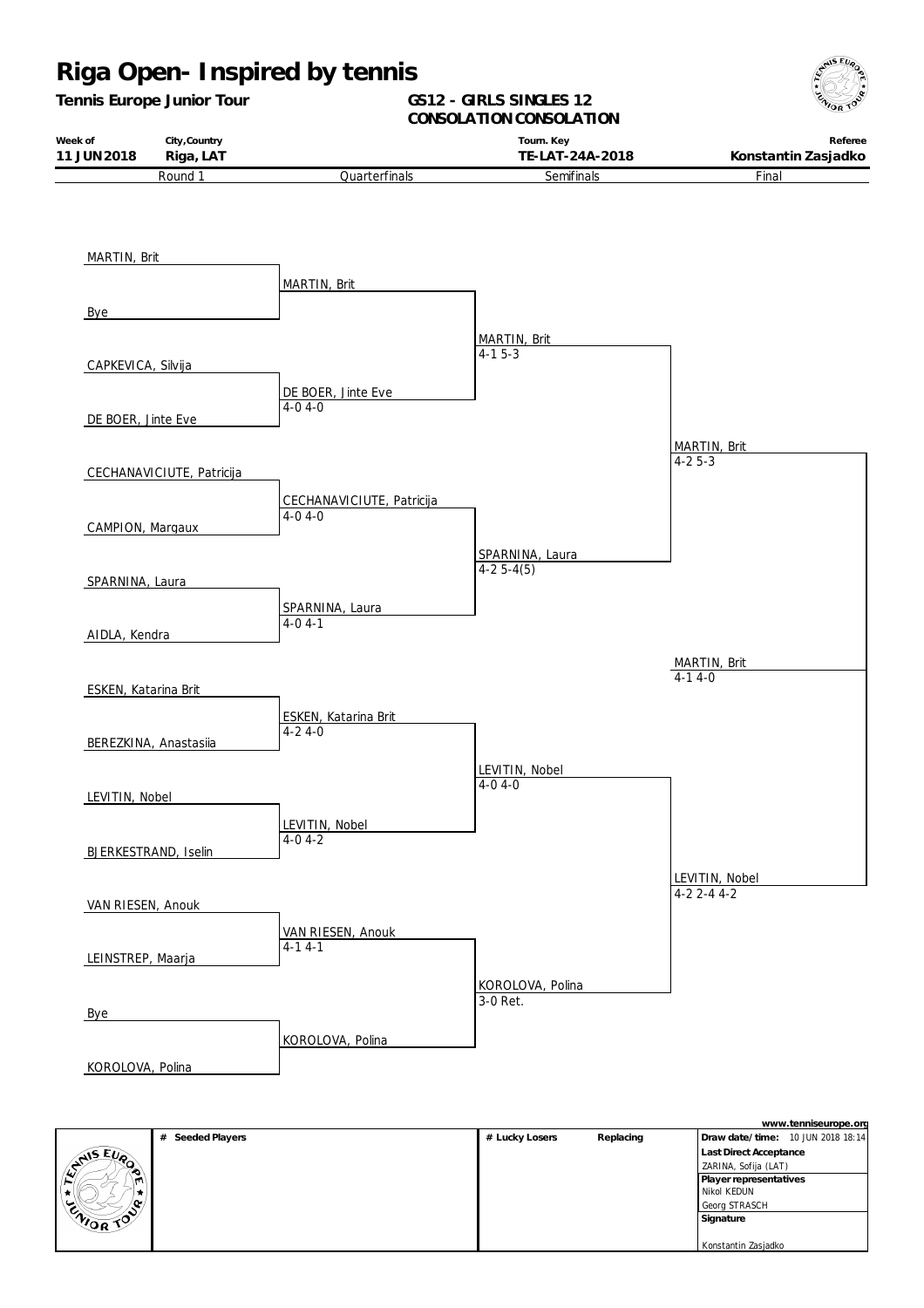*Tennis Europe Junior Tour*

**GS12 - GIRLS SINGLES 12 QUALIFYING**



| Week of        | 11 JUN 2018 |               |     | City, Country<br>Riga, LAT   | Tourn. Key<br>TE-LAT-24A-2018               | Referee<br>Konstantin Zasjadko          |
|----------------|-------------|---------------|-----|------------------------------|---------------------------------------------|-----------------------------------------|
|                |             | St. Rank Cnty |     | Round 1                      | Finals                                      | Qualifiers                              |
|                |             |               |     |                              |                                             |                                         |
| $\mathbf{1}$   |             |               |     | <b>BLR SHKILIONAK, Maria</b> | SHKILIONAK, Maria                           |                                         |
| $\overline{2}$ |             |               |     | Bye                          |                                             |                                         |
| $\mathbf{3}$   |             |               |     | NED DE BOER, Jinte Eve       |                                             | DE BOER, Jinte Eve<br>$6 - 36 - 0$      |
|                |             |               |     |                              | DE BOER, Jinte Eve                          |                                         |
| $\overline{4}$ |             |               |     | LAT DENISENKO, Jana          | $7-56-4$                                    |                                         |
| 5              |             |               |     | LAT_CAPKEVICA, Silvija       | CAPKEVICA, Silvija                          |                                         |
| 6              |             |               |     | Bye                          |                                             |                                         |
| $\overline{7}$ |             |               |     | CAN MARTON, Isabella         |                                             | CAPKEVICA, Silvija<br>$7-56-4$          |
|                |             |               |     |                              | FELDMANE, Daniela Darta                     |                                         |
| $\, 8$         |             |               |     | LAT FELDMANE, Daniela Darta  | $6 - 06 - 1$                                |                                         |
| 9              |             |               |     | LAT SPARNINA, Laura          | SPARNINA, Laura                             |                                         |
| 10             |             |               |     | Bye                          |                                             |                                         |
| 11             |             |               |     | LAT BALODE, Madara           |                                             | SPARNINA, Laura<br>$6-16-4$             |
|                |             |               |     |                              | KAIBARA, Diana                              |                                         |
|                | 12 WC       |               |     | RUS KAIBARA, Diana           | $7-57-5$                                    |                                         |
| 13             |             |               |     | LAT SAMANOVICA, Debora       |                                             |                                         |
| 14             |             |               |     | <b>Bye</b>                   | SAMANOVICA, Debora                          |                                         |
| 15             |             |               |     | LAT VALEINE, Liva            |                                             | ESKEN, Katarina Brit<br>$6 - 26 - 0$    |
|                |             |               |     |                              | ESKEN, Katarina Brit                        |                                         |
| 16             |             |               |     | EST ESKEN, Katarina Brit     | $6-3$ 4-6 7-6(0)                            |                                         |
| 17             |             |               |     | LAT OZOLA, Laura             |                                             |                                         |
| 18             |             |               |     | RUS TIMOFEEVA, Arina         | OZOLA, Laura<br>$6 - 36 - 4$                |                                         |
| 19             |             |               |     | LAT BERZINA, Paula           |                                             | RAHNEL, Laura<br>$3-66-06-1$            |
|                |             |               |     |                              | RAHNEL, Laura                               |                                         |
| 20             |             |               |     | EST RAHNEL, Laura            | $6 - 16 - 1$                                |                                         |
| 21             |             |               |     | BLR BERNOVICH, Varvara       |                                             |                                         |
| 22             |             |               |     | LAT ZELTINA, Beatrise        | BERNOVICH, Varvara<br>$6 - 36 - 3$          |                                         |
| 23             |             |               |     | CAN CHULAK, Zoya             |                                             | BERNOVICH, Varvara<br>$6 - 06 - 1$      |
|                |             |               |     |                              | CHULAK, Zoya                                |                                         |
| 24             |             |               |     | LAT PUISE, Daniela           | $6 - 36 - 2$                                |                                         |
| 25             |             |               |     | LAT BOLEVICA, Stefanija      |                                             |                                         |
| 26             |             |               | NED | <b>EBELING KONING, Loes</b>  | <b>EBELING KONING, Loes</b><br>$6 - 36 - 1$ |                                         |
| 27             |             |               | LAT | TROPA, Laura                 |                                             | <b>EBELING KONING, Loes</b><br>$7-56-0$ |
|                |             |               |     |                              | AJA, Birgit                                 |                                         |
| $\frac{28}{ }$ |             |               |     | EST AJA, Birgit              | $6-06-0$                                    |                                         |
| 29             |             |               |     | LAT KUPRUKA, Eliza           |                                             |                                         |
| 30             |             |               |     | RUS ZAIKINA, Maria           | KUPRUKA, Eliza<br>$6 - 26 - 2$              |                                         |
|                |             |               |     |                              |                                             | KEDUN, Nikol                            |
| $\frac{31}{2}$ |             |               |     | LAT LUSE, Liva               | KEDUN, Nikol                                | $6 - 36 - 0$                            |
| 32             |             |               |     | UKR KEDUN, Nikol             | $6 - 26 - 1$                                |                                         |

|                  | Seeded Players<br># | # Alternates | Replacing | Draw date/time: 08 JUN 2018 18:26 |
|------------------|---------------------|--------------|-----------|-----------------------------------|
| ANS EVO          |                     |              |           | Last Direct Acceptance            |
| $\sim$           |                     |              |           | All in                            |
| m                |                     |              |           | Player representatives            |
|                  |                     |              |           | Valentina FILIP                   |
| ر می             |                     |              |           | Ivans TRIFANOVS                   |
| <b>CAIOR TOP</b> |                     |              |           | Signature                         |
|                  |                     |              |           |                                   |
|                  |                     |              |           | Konstantin Zasjadko               |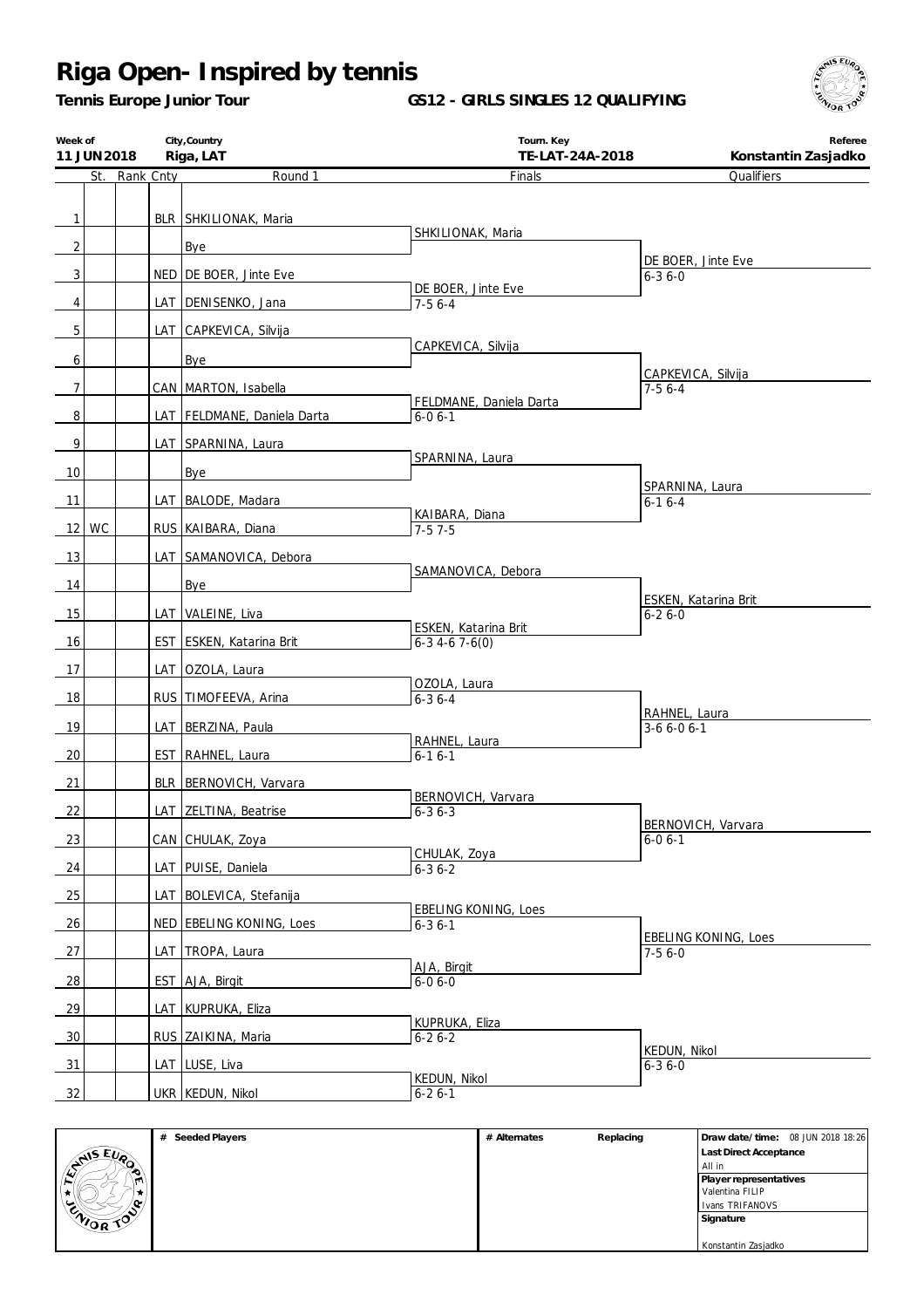*Tennis Europe Junior Tour*

**BD12 - BOYS DOUBLES 12 MAINDRAW**



| Week of                        | 11 JUN 2018 |               | City, Country<br>Riga, LAT                                                                           |                                                    | Tourn. Key<br>TE-LAT-24A-2018                              | Referee<br>Konstantin Zasjadko    |
|--------------------------------|-------------|---------------|------------------------------------------------------------------------------------------------------|----------------------------------------------------|------------------------------------------------------------|-----------------------------------|
|                                |             | St. Rank Cnty | Round 1                                                                                              | Quarterfinals                                      | Semifinals                                                 | Final                             |
| $\mathbf{1}$<br>$\overline{2}$ |             |               | EST FAINSTEIN, Viktor<br>ISR VAISMAN, Tim<br>NOR BUDKOV KJAER, Nicolai<br>NOR SOLHEIM, Fredrik Krogh | FAINSTEIN, Viktor<br>VAISMAN, Tim<br>$6 - 37 - 5$  |                                                            |                                   |
| 3                              | Α           |               | LAT AKIS, Davids<br>LAT SPICKUS, Ernests                                                             | AUDRINS, Stefans                                   | <b>AUDRINS, Stefans</b><br>PRIEDE, Tomass<br>$7-57-5$      |                                   |
| 4                              |             |               | LAT AUDRINS, Stefans<br>LAT PRIEDE, Tomass                                                           | PRIEDE, Tomass<br>$6 - 26 - 0$                     |                                                            | FERNANDES, Rodrigo                |
| 5                              | <b>WC</b>   |               | LAT MEZALS, Davis<br>LAT SOTIKOVS, Aleksandrs                                                        | GAVRILONOKS, Nikita                                |                                                            | FREITAS, Jose<br>$6 - 16 - 1$     |
| 6                              |             |               | LAT GAVRILONOKS, Nikita<br><b>EST STRASCH, Georg</b>                                                 | STRASCH, Georg<br>$6 - 06 - 0$                     | FERNANDES, Rodrigo                                         |                                   |
| 7                              |             |               | EST KALLE, Andree Karel<br>EST UBA, Kevin-Kristjan                                                   | FERNANDES, Rodrigo                                 | FREITAS, Jose<br>$6 - 16 - 2$                              |                                   |
| 8                              |             |               | POR FERNANDES, Rodrigo<br>POR   FREITAS, Jose                                                        | FREITAS, Jose<br>$6 - 36 - 1$                      |                                                            | FERNANDES, Rodrigo                |
| 9                              |             |               | LAT KAZANCEVS, Maksims<br>LAT ULMANIS, Matiss                                                        |                                                    |                                                            | FREITAS, Jose<br>$6 - 06 - 4$     |
| 10                             |             |               | POL   BERKIETA, Tomasz<br>POL LANGE, Mateusz                                                         | BERKIETA, Tomasz<br>LANGE, Mateusz<br>$6 - 36 - 1$ | SHUMILOV, Eyal                                             |                                   |
| <u>11</u>                      |             | <b>ISR</b>    | ISR SHUMILOV, Eyal<br>TRAKHTENBERG, Gur                                                              | SHUMILOV, Eyal                                     | TRAKHTENBERG, Gur<br>$6 - 26 - 2$                          |                                   |
| 12                             | <b>WC</b>   |               | SUI GRUENIG, Maxime<br>SUI SIMMEN, Janis Raffael                                                     | TRAKHTENBERG, Gur<br>$6-46-7(3)$ [10-8]            |                                                            | SHUMILOV, Eyal                    |
| 13                             | <b>WC</b>   |               | LAT FOLKHEIMS, Danila<br>LAT   KALININS, Andrejs                                                     | KIMPEL, Victor                                     |                                                            | TRAKHTENBERG, Gur<br>$6 - 16 - 2$ |
| 14                             |             |               | GER   KIMPEL, Victor<br>FIN VAINIKKA, Markus                                                         | VAINIKKA, Markus<br>$6 - 16 - 0$                   |                                                            |                                   |
| 15                             | <b>WC</b>   | LAT           | LAT KARPOVS, Eduards<br>MEZINSKIS, Emils                                                             | KRISTIANSON, Lukas                                 | KRISTIANSON, Lukas<br>MARTIKAINEN, Otso<br>$4-66-2$ [10-1] |                                   |
| 16                             |             |               | EST   KRISTIANSON, Lukas<br>FIN MARTIKAINEN, Otso                                                    | MARTIKAINEN, Otso<br>$6 - 16 - 0$                  |                                                            |                                   |

|                   |                     |                  |                   | www.tenniseurope.org              |
|-------------------|---------------------|------------------|-------------------|-----------------------------------|
|                   | Seeded Players<br># | # Alternates     | Replacing         | Draw date/time: 11 JUN 2018 14:10 |
|                   |                     | AKIS, Davids     | GRETSKIY, Ivan    | Last Direct Acceptance            |
| <b>EVALUE EVA</b> |                     | SPICKUS, Ernests | NIKIFOROV, Bogdan | BUDKOV KJAER, N (NOR)+SOLHEIM, F  |
| m                 |                     |                  |                   | Player representatives            |
| v                 |                     |                  |                   |                                   |
|                   |                     |                  |                   | Cas DE RUITER                     |
| ENIOR TOP         |                     |                  |                   | Signature                         |
|                   |                     |                  |                   |                                   |
|                   |                     |                  |                   | Konstantin Zasjadko               |